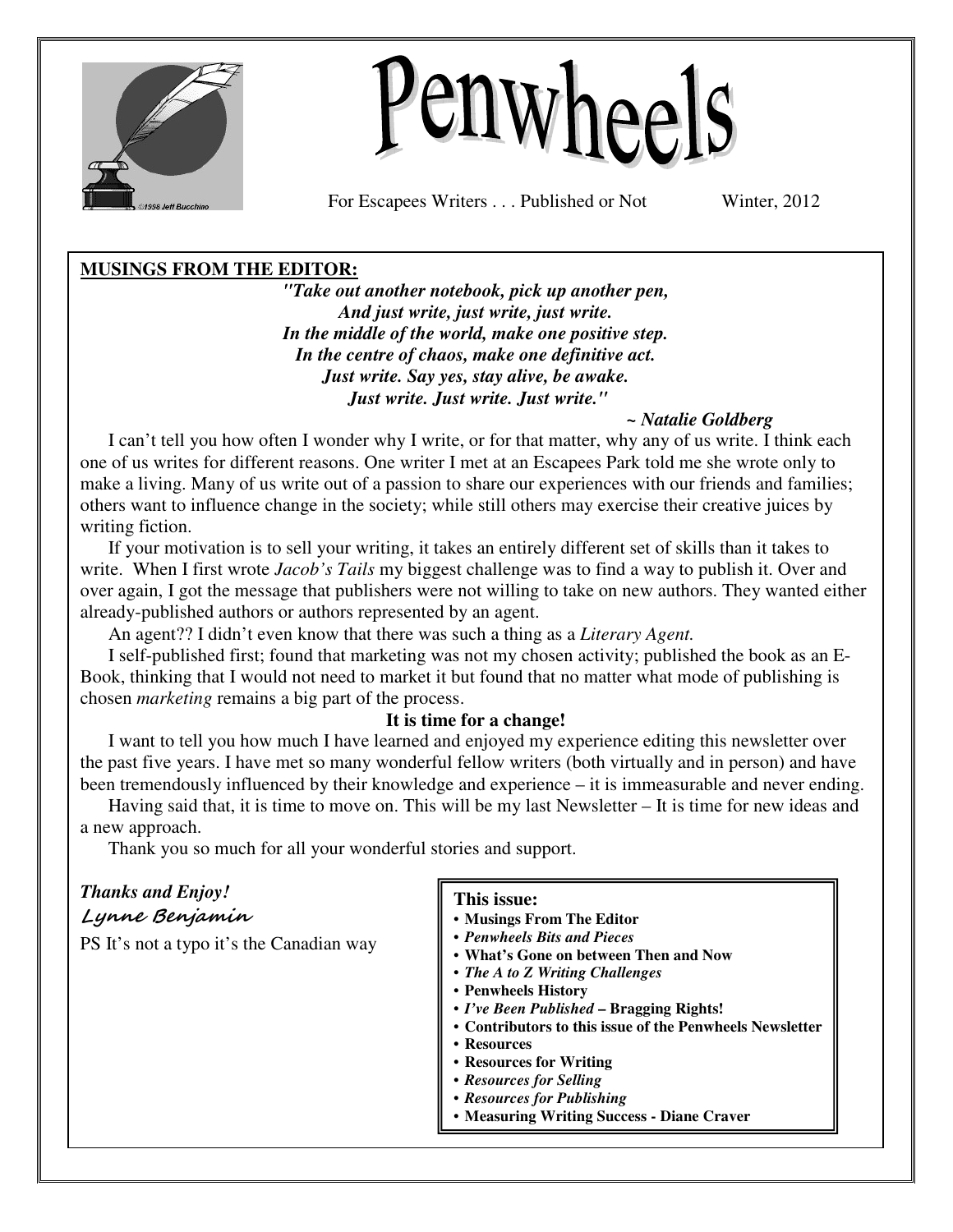## *Penwheels Bits and Pieces*

### *Great Writing Experience*

**We need a volunteer to take over with the Spring 2013 issue. I would be more than willing to work with the new editor for a time. I use MS Word software but WordPerfect is also viable. The goal is to convert it to a .pdf for uploading. Please contact Jaimie Hall Bruzenak at calamityjaimie@gmail.com or post your interest to the forum.** 

#### *Meet your fellow Penwheelers*

*Post your photo at the Penwheels website, so we can 'get a look' at each other. It would be awesome for me personally to visit our PW bulletin board and see our entire group smiling back at me.*

Joanne Alexakis SKP#19367

### *What Should We Do With the \$\$\$\$?*

*The majority of the responses said that the extra \$\$\$ should go to CARE. Thank you so much for your input!*

> *New Penwheels Members* Robert Malain SKP# 91630 James Browne SKP# 20964 Cheryl Keeffe *Welcome!*

#### *Cheryl Keeffe's Introduction*

A funny thing happened to me on the way to the "forum"...I took the time to read the newsletters and fear that I may be in over my head here. I am still in the wannabe stage of writing and play at my little blog at lifeinacannedham.blogspot.com.

I do this for a couple of reasons - to make me write each day (well, most days) and to keep a chronicle for myself of where and what we've done.

If I am to pursue my wish to be a writer, I need a "push" and joining this group is my first step in chasing that dream.

After reading "When I'm Sixty-four" I could really relate to the lackluster reaction of the family, the people that know you best, and are often the least supportive.

I look forward to seeing where this group takes me and meeting some of you on the road. We just started full-timing six months ago, so this is all very new to me and I've got lots to learn. But what an adventure it will be!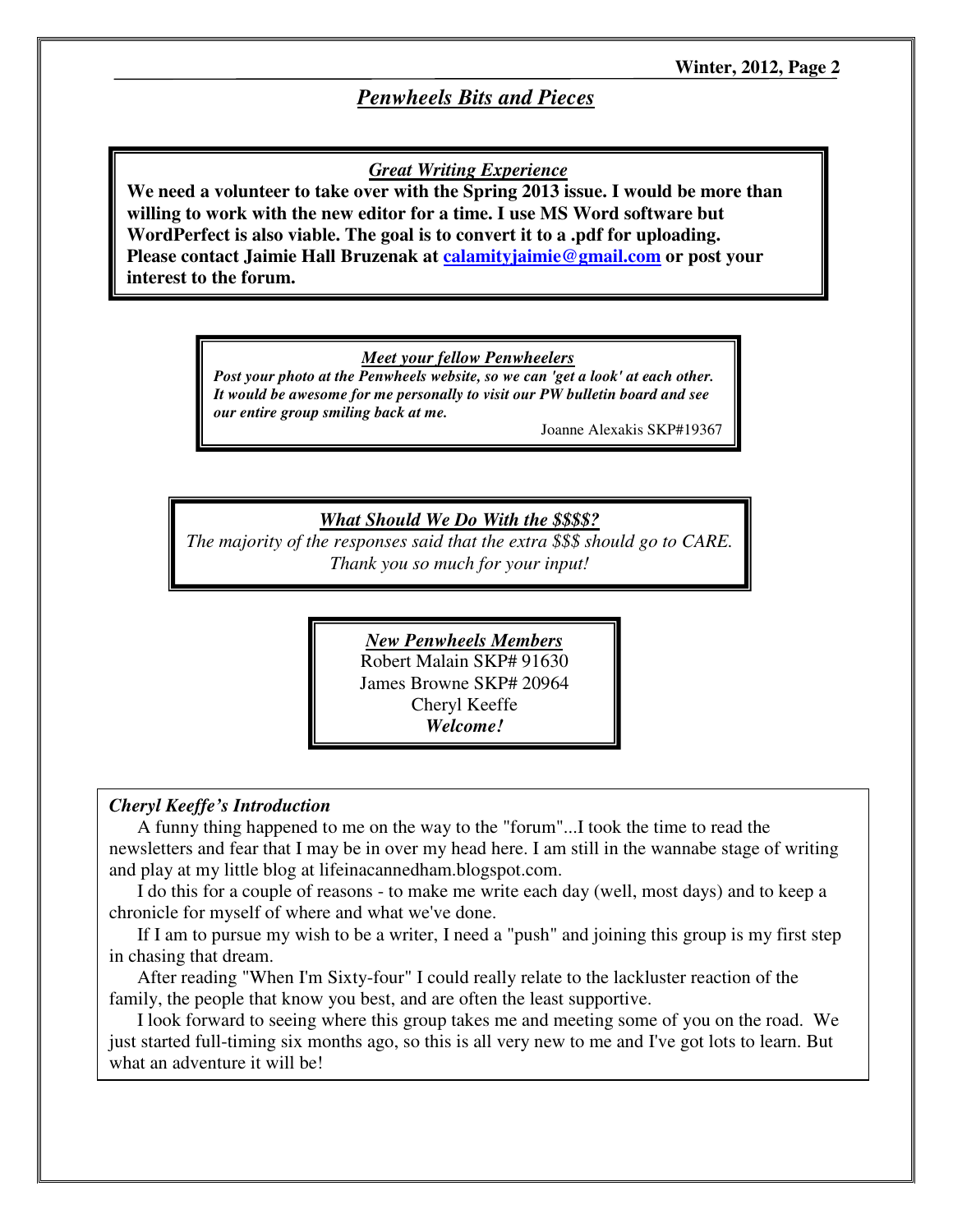### **What's Gone on between Then and Now**

#### **News from the River Bottom Writers – Contributed by Lynne Benjamin SKP# 86190**

This is the new Writers Group I jointed just before we came south this season. I am so impressed with their process and their dedication.

Each *week* (yes, I said week) they meet and share. First they read a chapter from a "How To . . ." book ("A Writer's Book of Days" by Judy Reeves); then they present three prompts and we all write for a  $\frac{1}{2}$  an hour and then each writer reads (or not – your choice) what s/he wrote. The energy and creativity in this group are outstanding. They send me the weekly newsletter and I look forward to joining them again when we get back in April.

I have included a couple of ideas from a recent mini writers' workshop facilitated by a local editor, Kaleen Harding in the *Resources Section*.

### *The A to Z Writing Challenges*

**"Life in Six Words" - Contribution by Betty Prange** 

The map unfolded; I was off.

**My Life in Six Words – Contributed by Barbara A. Bowers**, SKP #77439

Me? Daughter, Sister, Wife, Friend. Self???

#### **All She Ever Wanted** *by Barbara A. Bowers*, (SKP #77439)

All she ever wanted was to enjoy life for the time that she had on earth. Actually, I do not know what she wanted, or if she could even have any wants beyond food, shelter, and love. She was my baby sister. She lived sixteen and one-half months, dying at the same age I had been when our middle sister was born. Although I cannot know what she wanted, I know how she lived: with joy. The seizures began at eight weeks, her brain damaged enough to eliminate speech, walking, or even crawling. However, they could not take away her ability to roll from one end of the house to the other or her ability to giggle. It has been nearly forty years since her passing, but I will never forget the joy of a life too short.

## PENWHEELS HISTORY

DORIS HUTCHINS: HISTORIAN18TH ANNIVERSARY…. 1994-2012

### **Contributed by Doris Hutchins**, SKP #29167

- 1994--Myrna Courtney is the founder of the BOF. Just after she started the group, Illa Alfredson took over the newsletter. It didn't go too well and there wasn't much response to the new BOF, so Illa dropped it and Myrna picked up doing the newsletter. She continued to produce a 2 page newsletter, as news was sent to her. There were 10 members in the beginning, and 20 paying members in 1995. Betty Prange became Membership chairman in 1994.
- Some of the early members were Myrna Courtney, Betty Prange, Dick Wood, Joan Wood, Delores Price, Loren Lesher, Chris Christenson, Denise Christenson, Joy Hale, and Arlene Redstone.
- Joanne Alexakis and Jaimie Hall became members in 1995. Jaimie served as editor for two years, Joanne handled Membership. Delores Luhr was a great help in printing and distributing the newsletter. Ed Waters has been contributing at least a poem each issue since 1995.
- Other early members were Verna Baker, Verna Oxford, Jan Lasko, Stephanie Bernhagen, Ed Waters, Joyce Lewis, Harold Michelson, Tom Doyle, Coleen Sykora, James Hussman, Peggy Randall, Jack Stewart, Walter Head, Mary Ann Trevathan, Ken Harnish, Karen Pearson, David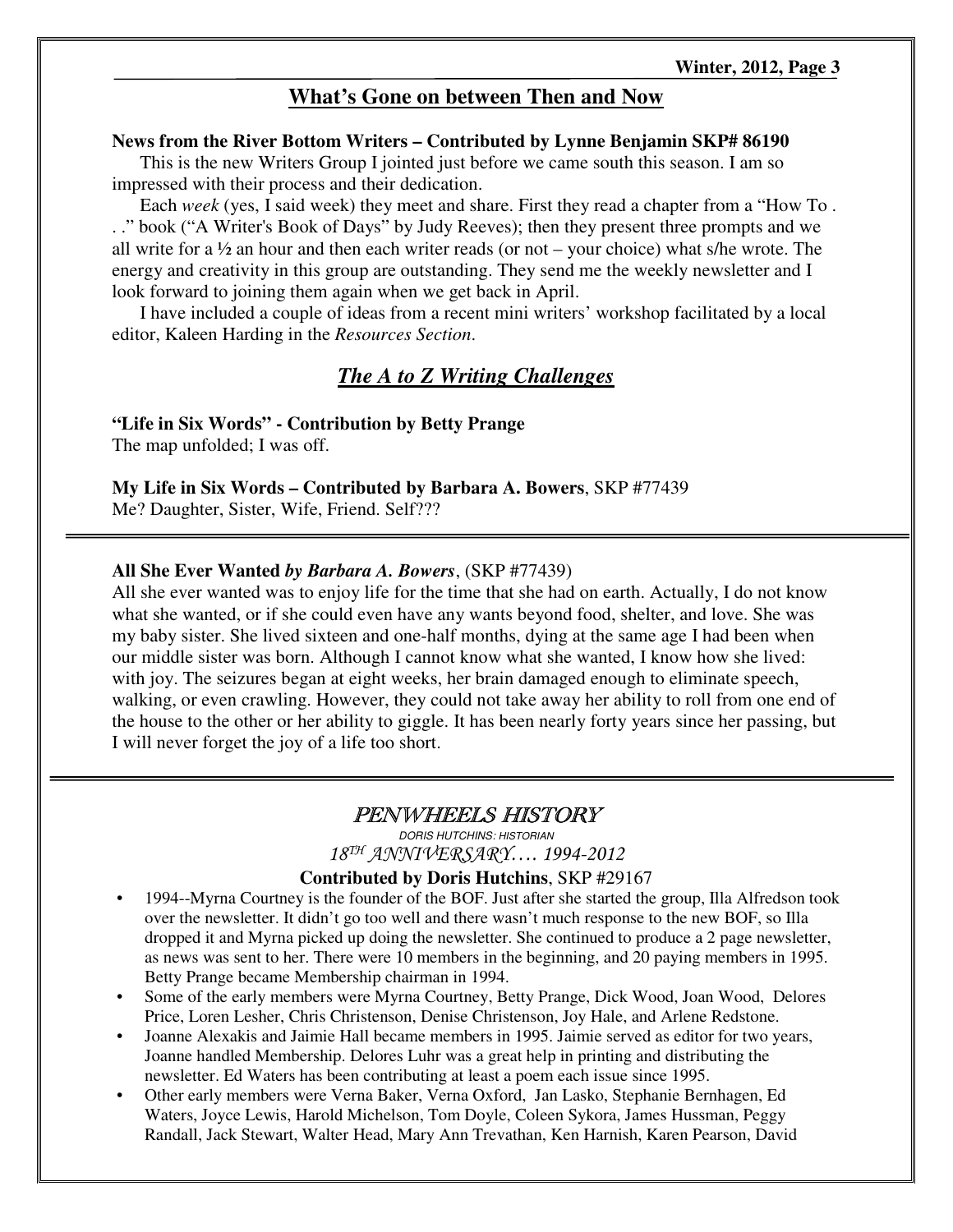### **Winter, 2012, Page 4**

Bridgeman, Norma Scheall, Roberta Smith, Hyale Smith, Carol Hunter, Jim Cook, Dianne Harlan, and Pat Swann.

- Members who wrote poems and/or stories were Donna Knoth, Peggy Randall, Joe Peterson, Nancy Dole, Jack Stewart, Lou Nach, Frances Armstrong, Ron Shaw, Betty Crawford, Judy Martin, Maxine Stroup, Sharon Klein, Chuck Wright, Judy Myer, Jeanne Albers, Sabine Hartman, Carl Hildebrand, Sharon Cook, Peggy Randall, Lori Nash, and Hayle Smith. Roberta Balfour, Vern Hotchkiss, Yvonne Hill, Joyce Lewis, Joan Hill, Maxine Stroup, Jane Albin, Cliff Jensen, Norma Paci, Norman Crook, Jack Stewart, Donna Freeland, Barb Hansen, Ann Greenwood, David McReary, Roberta Balfour, Carol Mumma, Verna Hotchkiss, Rose Kortright, Phyllis Frey, Sam Penny, John Birmingham, Ray Schneider, Hugh Beattie, Kay Black, Jayne Freeman, Lloyd Treichel, Doris Hutchins, Darlene & Terry Miller, Marianne Wilson. Ann Rose served as editor.
- Writers-in-Residence are RVers who are living in one place (instead of traveling) and who are available to meet with traveling PWers. Carol Ann is listed as our only Writer-in-Residence on the back page of the PWNL.
- The PW BOF members and "wanna-be's" occasionally meet at Ouartzsite & Escapades. Penwheels Bulletin Board (PWBB) has been around for about 4 years now. Joanne Alexakis and Jaimie Hall started the PWBB (1999-2000)
- Our Moderator then was Alice Zyetz (Alice passed away in spring of 2012. Currently the position is open)

### Myrna Courtney says,

### "It is a milestone and has taken the club into the present century".

There are currently over 100 members.

- Sue Cobun did Printing & Mailing in 1997 & 1998.
- Donna Yeaw did Printing & Mailing in Spring 1999
- Alice Zyetz wrote "Writing Practice in 1995".
- Jaimie Hall wrote "Hook into the Internet" in Spring 1998,
- Verna Oxford wrote "My Father Loved Spam", in April 1996.
- July 1997 Carol Mumma wrote "The Most Unforgettable Ladies Room I Ever Saw",1997
- "My Dinner with Kathryn", by Jim Cook
- Joe Peterson wrote an article-"Self Publishing" July 1996 and it was published again in Winter 99
- Carol Ann Sutherland wrote "Someday" in Winter 99
- Ed Waters wrote a poem named "Epiphany"
- Joan Wood wrote "Is There Life After Football?"

*Attending Chico Escapade 1999* (submitted by Betty Prange) were Chris Tegger, Elena Montenego, Sam Penny, Dave Holbrook, Marilyn Prewett, Patricia Chesson, Bee Lay, Verna Baker, Judy Myers, Judith Annan, Bob Amdor, Juanita Mujasaki, Betty Crawford, Phyllis Frey, Myrna Courtney, Betty Prange

- October 1995: an eight page newsletter was produced.
- 1996: a contest was held to design a logo for Penwheels. Joanne Alexakis was the winner. Penwheels badges, with the logo, were made available for those interested in purchasing them.
- 1998…Carol Ann Sutherland became Editor
- Winter 1999….Joanne Alexakis became Membership chairman.

**2004** - Editor is Joanne Alexakis,

- Membership is Carol Ann Sutherland,
- Printing & Distributing newsletter & Historian is Doris Hutchins.
- Ann Rose served as Editor.

### Myrna Courtney says:

"Happily the club began to grow and is now a thriving organization of talented people. What's not to love about that?"

**Thanks, Myrna, for giving us this outlet for our creative writing abilities…**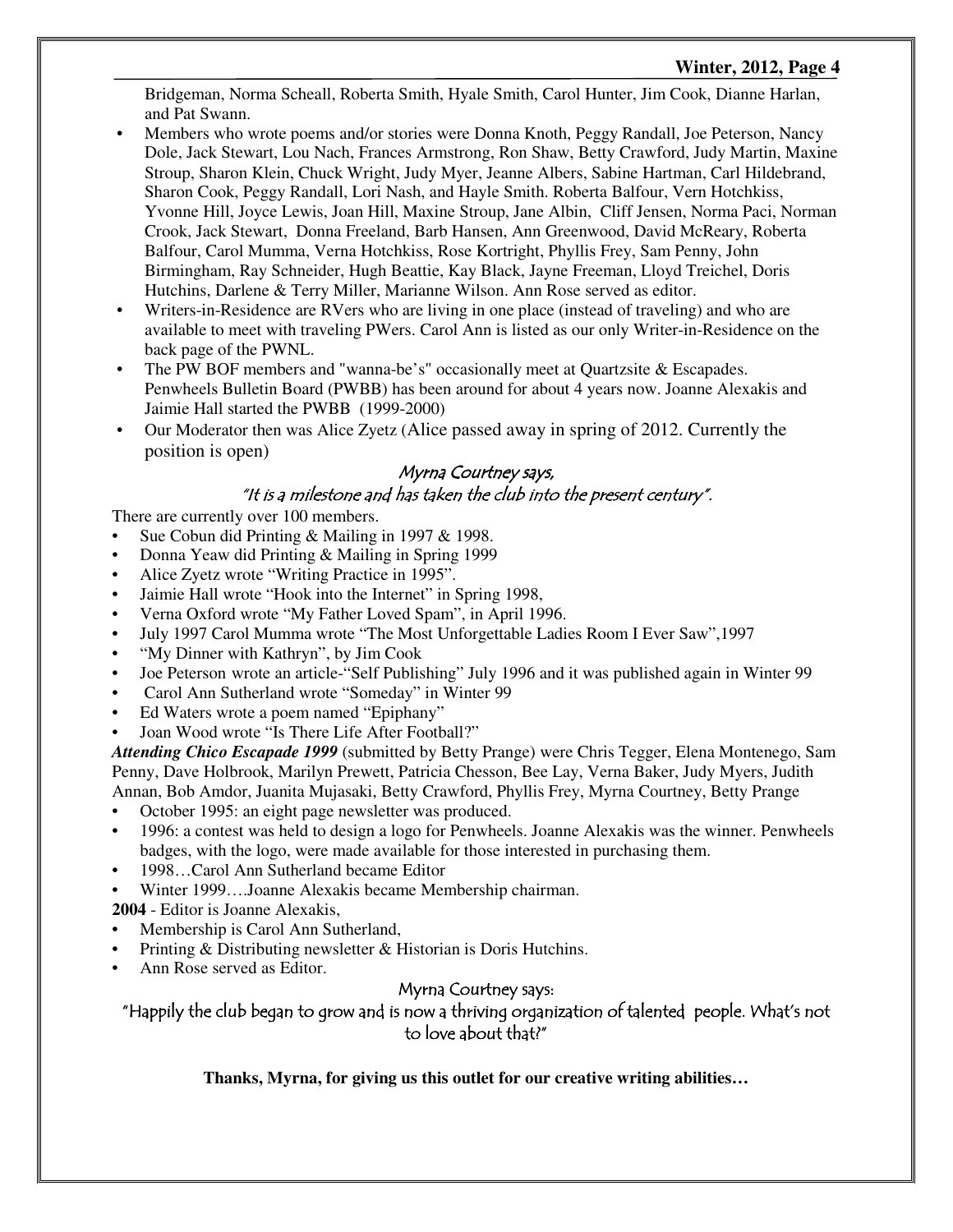#### **Winter, 2012, Page 5**

#### **De-Junking the Shed – Contributed by Myra Jean Winniford**

The book*, Clutter's Last Stand* by Don Aslett, came to me at a time in my life when clutter was overwhelming me. I have always tended to be a clutter bug. When one is young and strong, moving clutter from one place to another or cleaning around the clutter, is work, but manageable. As I've aged, I've found the junk much more difficult to control. I wanted to de-junk my life and the book has been a good guide line. At least it got me started.

Saturday was the target day to clean and de-junk the shed. I started taking things out of the shed a little after 9.00 AM. When I began I could not get into the shed. A few days before I had risked life and limb by standing on a thin strip of floor near the door and hanging onto something solid inside so I could reach an umbrella I wanted to take to the beach. Having so much trouble getting the umbrella convinced me the shed had to be de-junked. If the shed is not clutter free, where would I put the junk I will be taking out of the trailer?

First out was the recycling. I save cans and newspapers and take them to the recycling plant in Harlingen. It has been some time since I've been there, so I had lots of recycling to remove before I could begin on the other things. I also had to be careful removing the recycling as some of the other stuff was balanced on top of it. When I had most of the recycling out of the shed, I placed it in the back of my truck. I needed the rest of the lawn for the other clutter.

As I took things from the shed, I made a number of piles. One pile was items that for sure would go back in the shed. These are things like lawn chairs, lawn tables, garden tools, purchased items bought in bulk and stored in the shed, items used for different events in the park, things I want to keep like my shells and rocks which will eventually be placed in the flowerbeds for decorations and mulch. Another pile was things I definitely want to go in a garage sale. I don't want them but they are too nice to throw in the trash. One was a pile of wood. Some of it I would use and some I would toss. Then there was the biggest pile. This was the items I wanted to think about a bit more.

The shed was full to the door. So even though it is only a 6x6, it took a long time to take everything out. My piles were beginning to crowd each other and the entrance to the shed. I moved a few items I was planning on taking to the dumpster, to the back of my club car. When everything was out of the shed, the junk covered the yard with only trails leading back to the patio and separating the piles of clutter.

Gradually I returned everything in the keep pile to the shed. Then I had to store the garage sale stuff. Finally I began on the undecided pile. By this time my back was hurting, I was exhausted from the heat and I was beginning to burn in spite of the sun lotion I had applied early on. what I wanted most was go inside, shower, and lay down to ease my back. But I had to finish first.

Bit by bit the pile went down. I began to put things on the club car that were destined for the dumpster. It took two trips to take everything I was tossing. I also took a few boxes into the house to sort later. When I finished with that, I locked the shed and looked at the clean yard that had been full of junk earlier. Then I looked at the patio. I still had items there that needed attention. At least the patio was in the shade and there were not very many items to attend to.

One of the garage sale boxes I had taken to the porch to clean as it was shady there. As I was taking care of the last few items I noticed something that needed to go in that garage sale box. When I opened the shed I realized I had packed it to the door and could not get to the garage sale stuff which was in the very back. All my efforts had earned me a clean shed but not a de-junked shed. Now I will have to do it all over again. I think I will start in the cool of the evening next time. I do hope that when I get to the trailer with my de-junking that I have learned to be better at tossing what is not needed.

### *I've Been Published* **– Bragging Rights!**

*Let Us Know About Your Current Publications* 

**• Your Name and SKP #** 

**• Title of** *Piece*

**• Magazine or Book and Date**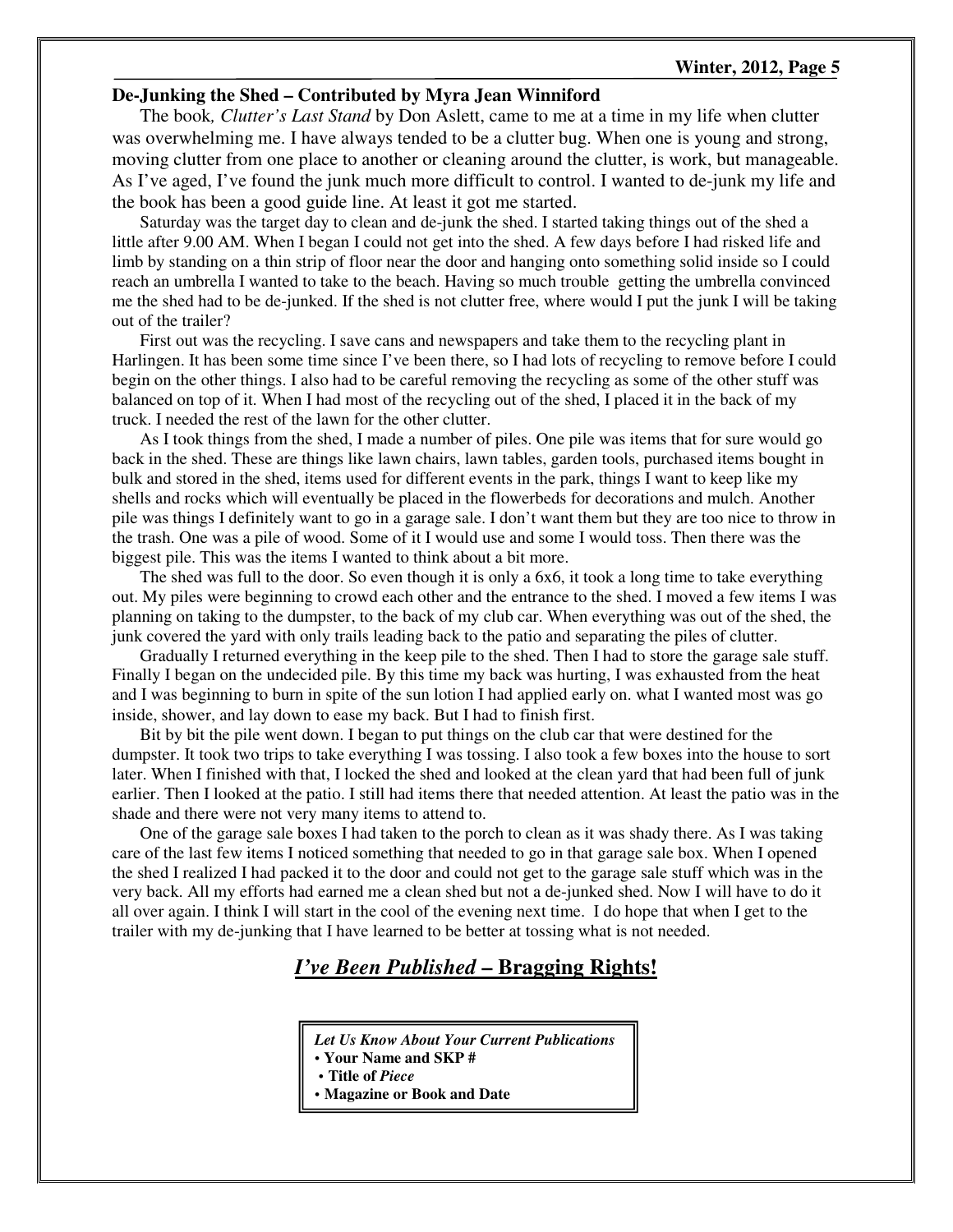- **Margo Armstrong** 
	- *Writing & Publishing eBooks, One Person's Journey*
		- Amazon (Kindle);
		- Barnes &Noble (Nook);
		- .pdf at Margo@TheMaxwellGroup.net
- **Lynne Benjamin, SKP# 86190** 
	- *Snowbirding 101, RV West* (a new E-Column every month) http://www.rvwest.com/index.php/snowbirding\_101
- **Jaimie Hall Bruzenak,** SKP# 19361
	- *Winter Camping in Arizona, a popular snowbird destination*
		- RV Consumer e-Magazine, http://www.rvuniversity.com/article.php/20121101093915268 - Scroll down to November

### **Terry Hager**

- *Old Dude and Precious on the Road*, *Amazon.com* available by Dec. 1- graphic illustrator, Nanette La Salle
- **Darlene Miller** 
	- *Article and photographs of talks with Ben Franklin and his wife and Abe Lincoln at the Civil War events*, Smoke and Fire News, October 2012

## **Contributors to this issue of the Penwheels Newsletter**

Margo Armstrong Lynne Benjamin Barbara A. Bowers Jaimie Hall Bruzenak Terry Hager Doris Hutchins

Judy Kallestad Helen Taylor Myra Jean Winniford

# **Resources**

### *Resources for Writing*

### **Contributed by Lynne Benjamin SKP# 86190**

### **Some Suggestions from mini-writers' workshop (The River Bottom Writers) Kaleen Harding Passive Voice**

### http://writingcenter.unc.edu/handouts/passive-voice/

Ask yourself whether there is an action going on in the sentence. If so, what is at the front of the sentence? Is it the person or thing that does the action? Or is it the person or thing that has the action done to it? In a passive sentence, the object of the action will be in the subject position at the front of the sentence.

- The road was crossed by the chicken
- The fish was caught by the seagull

### **Other examples of passive:**

- He began to shout................... He shouted
- She started to walk ......................She walked
- Her head shook ........................She shook her head

### **Adverbs**

https://sites.google.com/site/novelwritingsite/adverbs-in-prose-fiction

• "Jess grabbed the handrail tightly. She looked uneasily up to the dark mouth of the hatch opening. A draft cascaded coldly against her skin. She climbed slowly, steadily to the loft. She hauled herself up and sat despondently on the lip of the opening. She looked down uneasily and could see Justin at the foot of the ladder staring harshly up at her."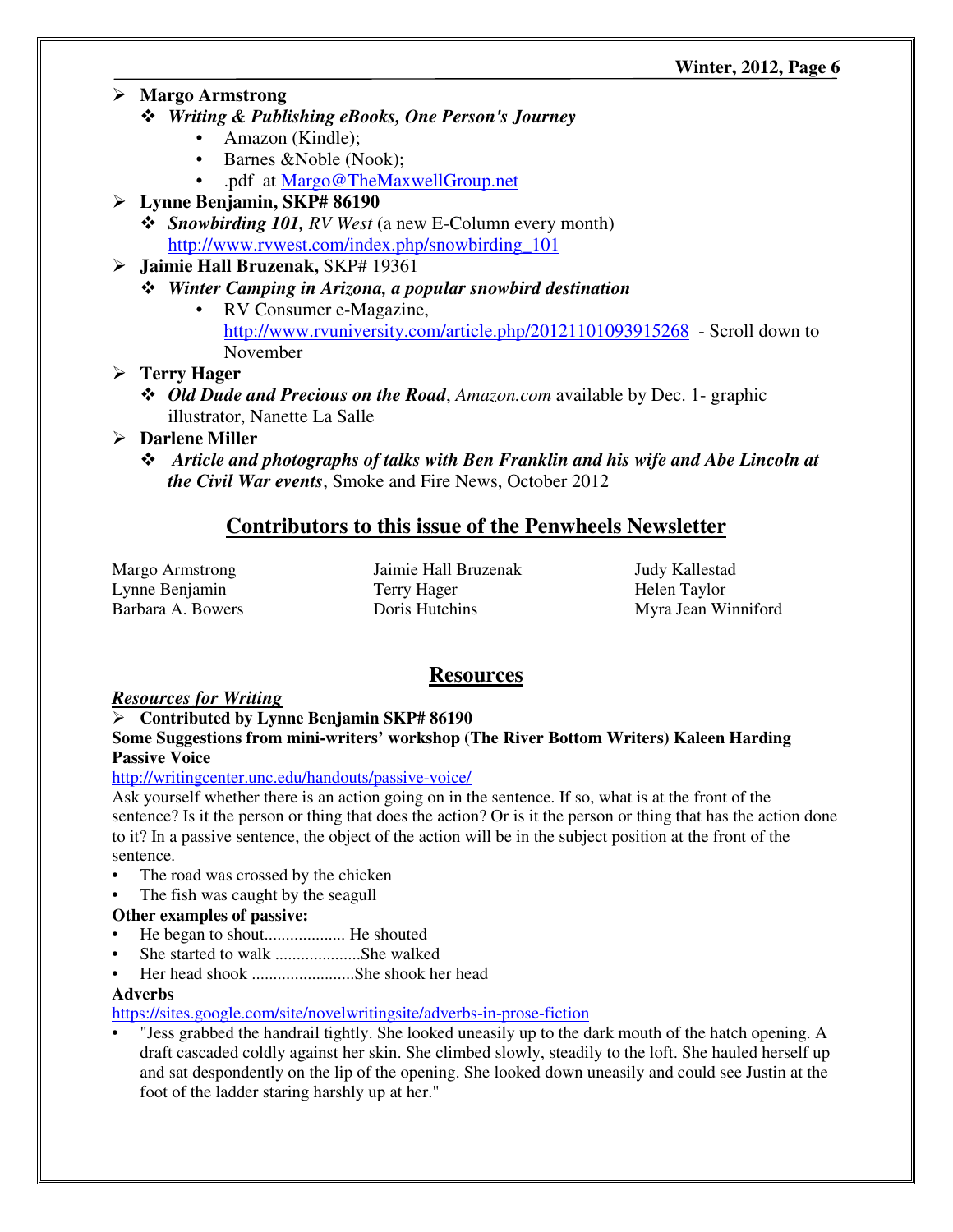• "Jess grabbed the handrail. She looked up to the dark mouth of the hatch opening. A draft cascaded against her skin. She climbed to the loft. She hauled herself up and sat on the lip of the opening. She looked down and could see Justin at the foot of the ladder staring up at her."

#### **Telling Verses Showing**

- It was cold (She pulled her wool coat tighter around herself as they stepped outside)
- He was honest (Character trait-definitely want to show this. "He dropped a twenty on the table before they left. He was in too much of a hurry to wait for the bill")
- He was elite (put in a conversation where other characters talk about him in a way that shows his elitism) "Good luck getting an appointment to see him—he doesn't make time for just anyone."
- The building was made of brick (Sometimes it's okay to tell for the sake of wordiness. If this is purely just to set the scene, this is fine as is. If the brick is interacting in the scene, use the other senses to show- "her shirt snagged on the rough wall behind her as he pushed her against the brick")
- She couldn't remember… (This is in a general sense of a plot point-if the character not being able to remember something is pertinent to the story, show the scene on how it plays out. Don't go into length telling what happened, especially at the beginning of the book.)
- The living room was ugly and smelled bad (The orange and brown paisley couch clashed with the bright red shag. The smell of week old fish was suffocating)
- Spring had sprung (Blossoms were in full bloom on the apple tree)
- She was scared (Her hands shook as she grasped the doorknob).

### **Careful not to overdo physical symptoms, or they lose their effect.**

#### **Contributed by Jaimie Hall Bruzenak,** SKP# 19361

**New Words –** The Washington Post's Mensa Invitational once again invited readers to take any word from the dictionary, alter it by adding, subtracting, or changing one letter, and supply a new definition. Here are the winners:

- 1. Cashtration (n.): The act of buying a house, which renders the subject financially impotent for an indefinite period of time
- 2. Ignoranus: A person who's both stupid and an asshole
- 3. Intaxicaton: Euphoria at getting a tax refund, which lasts until you realize it was your money to start with
- 4. Reintarnation: Coming back to life as a hillbilly
- 5. Bozone ( n.): The substance surrounding stupid people that stops bright ideas from penetrating. The bozone layer, unfortunately, shows little sign of breaking down in the near future.
- 6. Foreploy: Any misrepresentation about yourself for the purpose of getting laid
- 7. Giraffiti: Vandalism spray-painted very, very high
- 8. Sarchasm: The gulf between the author of sarcastic wit and the person who doesn't get it
- 9. Inoculatte: To take coffee intravenously when you are running late
- 10. Osteopornosis: A degenerate disease. (This one got extra credit.)

The Washington Post has also published the winning submissions to its yearly contest, in which readers are asked to supply alternate meanings for common words. And the winners are:

- 1. Coffee, n. The person upon whom one coughs
- 2. Flabbergasted, adj. Appalled by discovering how much weight one has gained.
- 3. Abdicate, v. To give up all hope of ever having a flat stomach.
- 4. Esplanade, v. To attempt an explanation while drunk.
- 5. Willy-nilly, adj. Impotent.
- 6. Negligent, adj. Absentmindedly answering the door when wearing only a nightgown.
- 7. Lymph, v. To walk with a lisp
- 8. Gargoyle, n. Olive-flavored mouthwash.
- 9. Flatulence, n. Emergency vehicle that picks up someone who has been run over by a steamroller.
- 10. Balderdash, n. A rapidly receding hairline (Everyone having a high forehead appreciates this concept)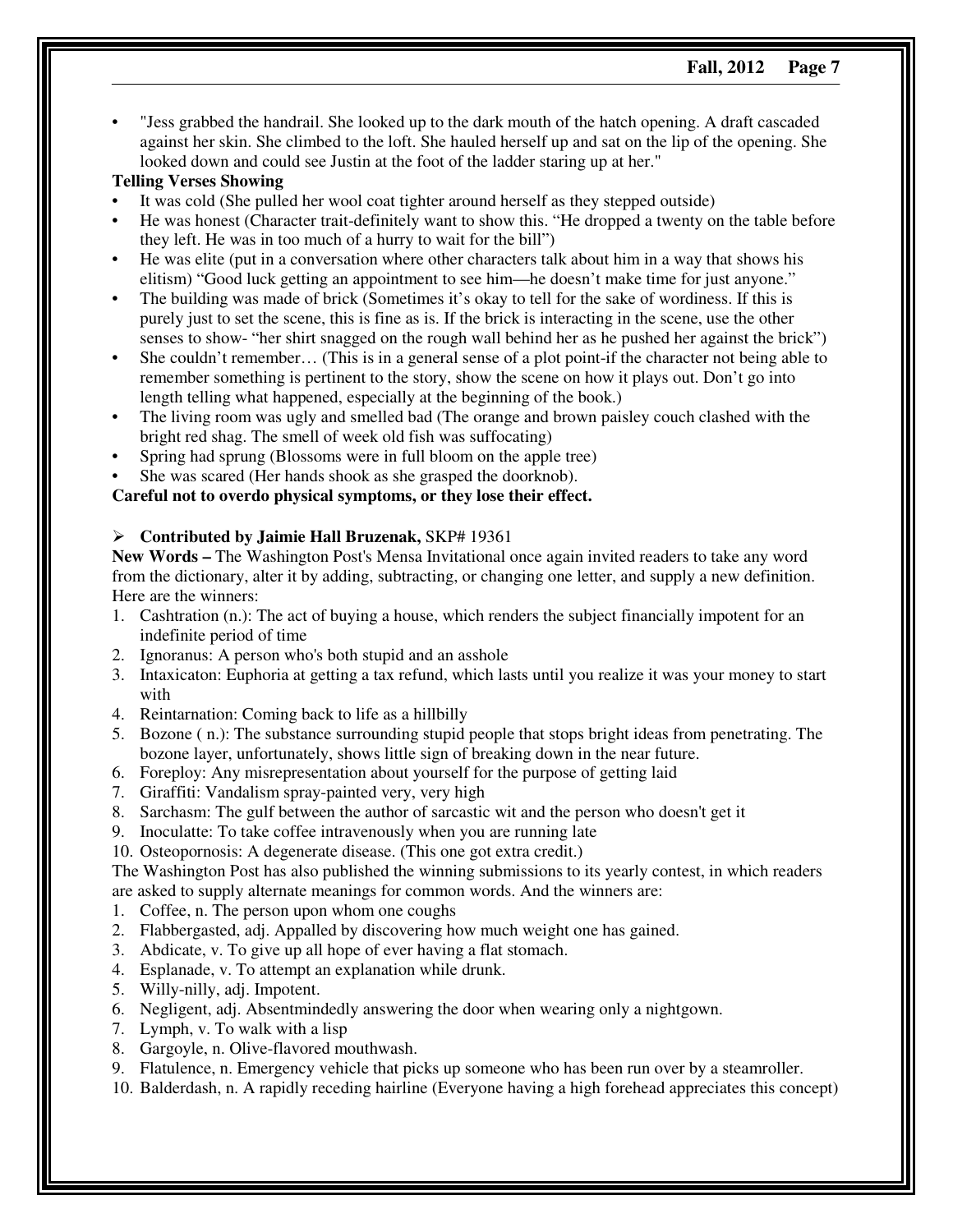#### *Resources for Selling*

#### **Contributed by Jaimie Hall Bruzenak,** SKP# 19361

- *Interesting statistics- from American Association of Publishers* Seen in "Publish Your Own eBooks," an online newsletter.
- Revenues from children's and young adult e-books were up to \$146.4 million in the first half of 2012, an increase of 252% over the same period last year. At the same time, adult trade e-books were up 34.4% in the first half, a marked slowdown from triple-digit growth a year earlier. Meanwhile, trade paperback sales are down about 20%, presumably losing sales to e-book buyers.
- Overall, e-book sales accounted for about 25% of total trade sales, up to \$768 million for the first half, an increase of 52% over the same period last year, according to Publishers Lunch.

#### *Resources for Publishing*

*The Guardian - Worldwide Freelance Newsletter* is reporting massive growth in self-publishing with the sector growing 287% in the last five years and more than 200,000 titles published last year in the US. **Contributed by Jaimie Hall Bruzenak,** SKP# 19361

These were seen on my LinkedIn newsletter and thought they were worth a mention:

• "Why ebook distribution is complete and utterly broken and how to fix it." A lengthy article that ebook readers and sellers should read. Amazon dominates the market but, if you buy from Amazon Kindle, your entire Kindle library could be wiped out in a minute if the giant decides to.

http://scholarlykitchen.sspnet.org/2012/11/02/why-e-book-distribution-is-completely-andutterly-broken-and-how-to-fix-it/

- Have you ever started typing in a search phrase in Google and seen the choices that come up that you can choose from? This site has printed them and calls them "Google Poetic." Pretty cool! http://www.googlepoetics.com/
- There are apps for writing poems. See seven at http://mashable.com/2012/04/08/poetry-apps/ Click on the arrow to advance from one to another. (You could list them, if you want!)

#### **Measuring Writing Success - Contributed by Diane Craver** *(outside contributor)*

A few weeks ago on a Sunday afternoon I received a surprise call from an elderly gentleman, Bob. I recognized his name instantly because I knew him from being the photographer at various school events. He'd taken pictures of our children at First Communions, graduations, and had even taken videos at our local public high school back when our older children had their commencements. He'd also been a high school principal and had accomplished many things during his lifetime.

He explained he had a reason for calling me. Bob told me how he was writing a book about the successful people in our township. He then told me about some of the people he had already interviewed for his book. A few had made their immense fortunes in their own start-up businesses and companies. During the conversation he mentioned how he wanted to interview me. Apparently, my name came up when he'd discussed his book with others. I was shocked. I'm not a bestselling author with a big New York publishing house. I thought about mentioning to him that I wasn't famous or wealthy like the other people he had already interviewed.

But I changed my mind when Bob told me, "I'm legally blind so I can't drive any longer. You'll have to drive to my house for the interview." I told him that I'd be happy to be interviewed for his book.

On the planned afternoon, I drove to his house and was greeted by Bob and several huge, well-behaved dogs. I learned Bob definitely was blessed with a gift for storytelling. Before he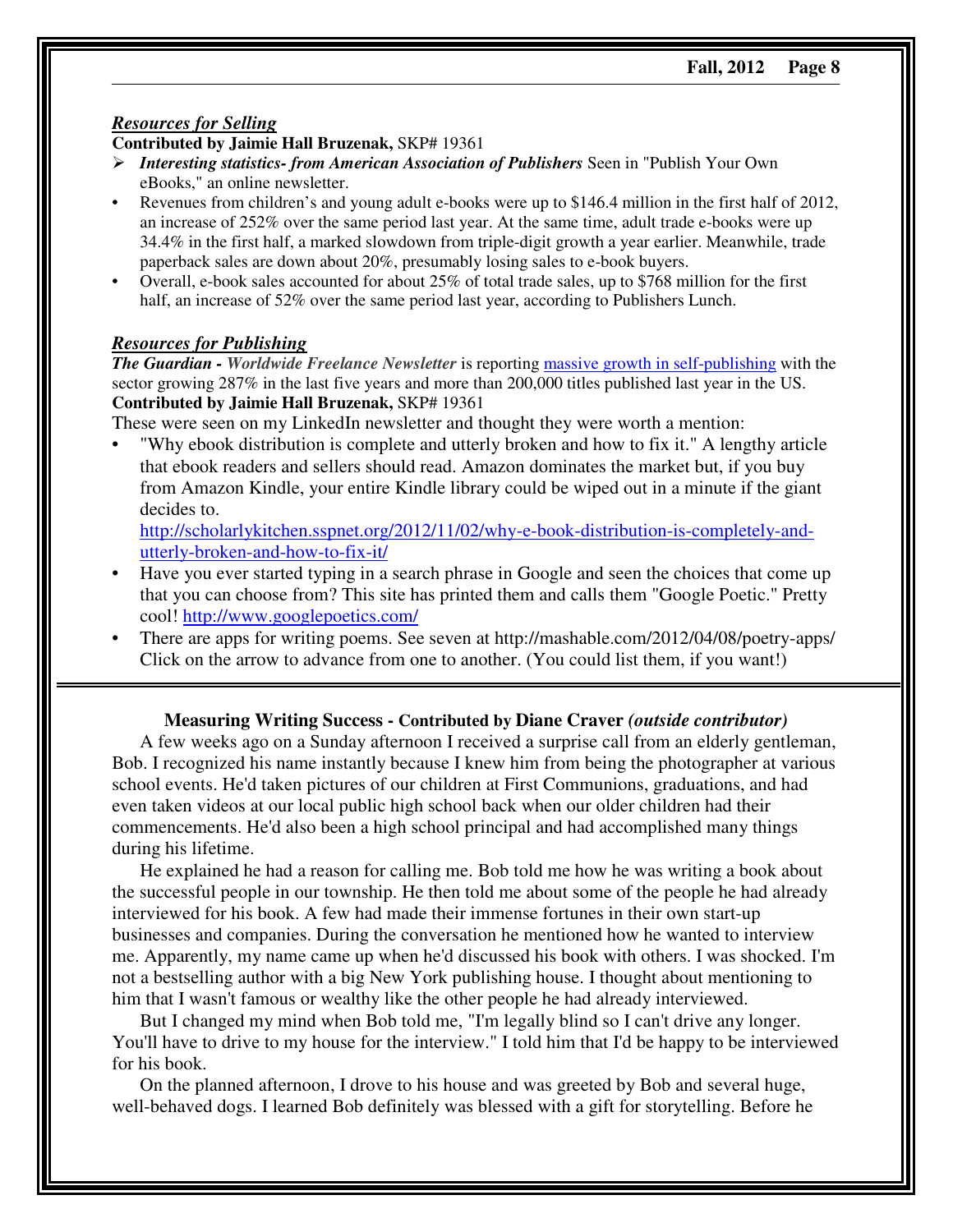started interviewing me, Bob shared so many fun and interesting stories about his life and about the choices he had made as a young man. I enjoyed hearing how he met his wife and how much our small town means to him and to his family. Then he got to my interview and explained that he would have to tape my answers. Sometimes he would stop the recording to tell me something he remembered about someone in his book or about life in general. I realized we both have a deep love for our families, and we know what is really important in life.

If your books haven't made the New York Time's Best Selling Book List and you don't have tons of money in your bank account from your writing, don't fret. Maybe we shouldn't feel valued only by the amount of royalties earned from our writing. How many times have people emailed you or told you in person that your book has meant so much to them? Our books can touch people on some level when we reach deep inside our core to write with passion. Whether you write non-fiction or fiction, your words might have helped some individuals in a dark place to have happier and brighter days. Reaching out to others with the written word will always be important.

People in your lives might share with others how they personally know you and think you are an amazing writer. Maybe your fiction has given them a sense of purpose and hope as they enjoy their escape from their daily lives to another world while absorbing your stories. Word of mouth in this special way means more and more readers will buy your books.

There might even be a Bob in your life wanting a bit of your time because, in your very own spot in the world, people are sharing about you, their local author. Each writer needs an audience somewhere so why not start in your own hometown?

*Diane Craver has a new Amish romance, A JOYFUL BREAK (Dreams of Plain Daughters, Book One) and is available in print and ebook. She has recently reissued a romance, MARRYING MALLORY. Diane has published through a variety of houses, including BookLocker.com, Samhain, Whimsical Publications, and Victory Tales Press. To learn more about Diane and her writing, visit her website & blog at: http://www.dianecraver.com and http://www.dianecraver.com/blog.*

### *BLOG and Web-site List*

#### **Lynne Benjamin**

- http://firstep-andlifegoeson.blogspot.com/
- http://lynnefred-winter.blogspot.com/
- http://firstep-ourwildflowers.blogspot.ca/

#### **Jaimie Bruzenak**

- http://blog.rvlifestyleexperts.com/
- http://www.retiretoanrv.com
- **Julianne G Crane**
- www.RVWheelLife.com
- http://twitter.com/RVWheelLife

#### **Barbara Kaufmann**

• http://www.onewordsmith.blogspot.com/

### **Patty Lonsbary**

• http://www.glotours.blogspot.com

#### **Bess McBride**

• http://www.rvromance.com

#### **Darlene Miller**

• http://rvchuckles.blogspot.com

#### **Rose Muenker**

- http://davidandrose.com
- **Marianna and Bruce Nelson**
- http://www.otr.studio221.net

#### **Betty Prange**

• http://www.PrangeDePlume.blogspot.com

#### **Beth Ramos**

- http:/www.rootsandroutes.us
- http:/www.peaceandgood.us

#### **Elaine Seavey**

• http://www.elaineseavey.wordpress.com